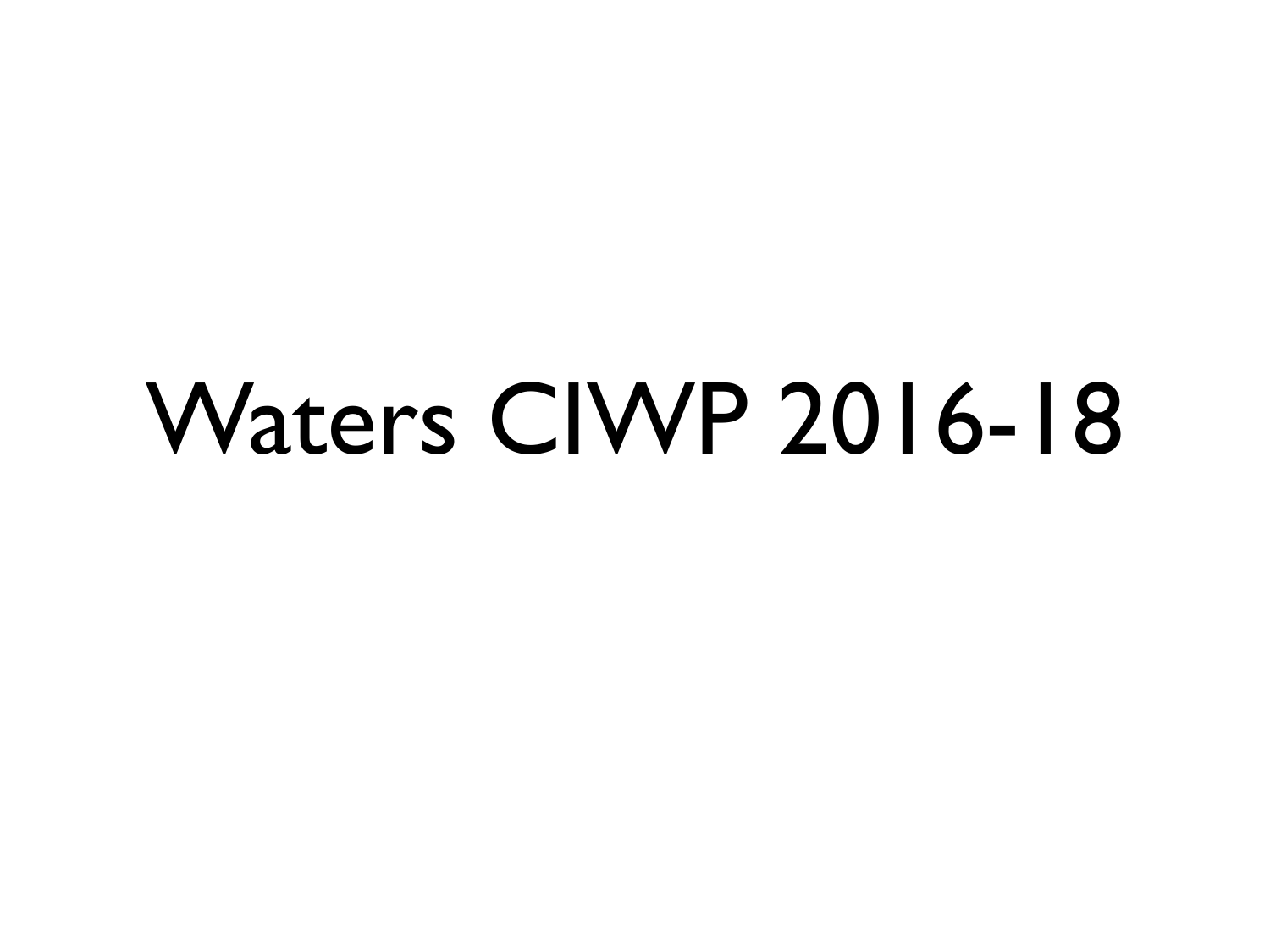# CIWP overview

- The Continuous Improvement Work Plan (CIWP) is the two-year school improvement plan required of all CPS schools.
- Defines realistic, attainable action plans around 3-5 strategies that are able to be monitored and updated regularly
- Is not comprehensive of every budget line or activity the school will complete, but should be aligned to the budget

#### NEW for 2016-18:

- CIWP is a dynamic, online tool. We can update it regularly and more easily monitor progress.
- Schools get to pick their 3-5 strategies from a list of 17 possible strategic categories. In the past we had 6 strategic "pillars" to address and CPS chose 5 out of our 6 strategies. So there is more "school choice."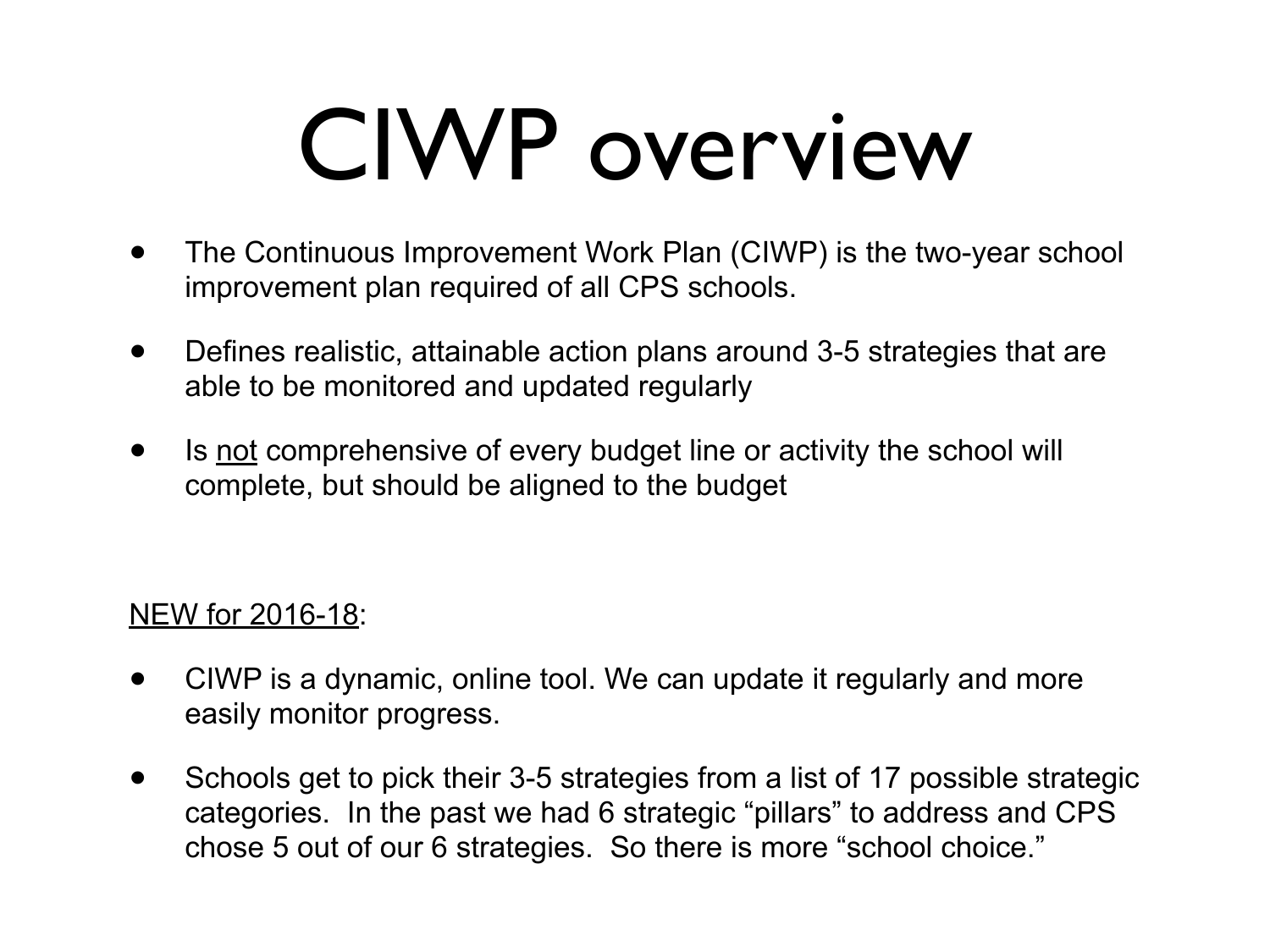CIWP Team members

Note: the team that drafts the CIWP in the Spring of 2016 disbands after it has been submitted. Thereafter, monitoring is done by the LSC.

### **Teachers**

Jeremy King, science Vicki Nissim, reading Amy Vechionni, art Carla Griffin, DL, LSC Hadley Bricker, DL, counselor Peggy Gyftakos, writing Jason Gil, EL, math Seth Raman, social studies Olga Nunez-Johnson, primary Evelyn Katsoulos, primary

### Administration

Titia Crespo, Principal Nilsa Alvarez, Asst Principal, EL

### Parent/Community

Greg Foster-Rice, parent, LSC Erica Smith, parent, LSC Alma Bernardino, parent Vicky Mendoza, community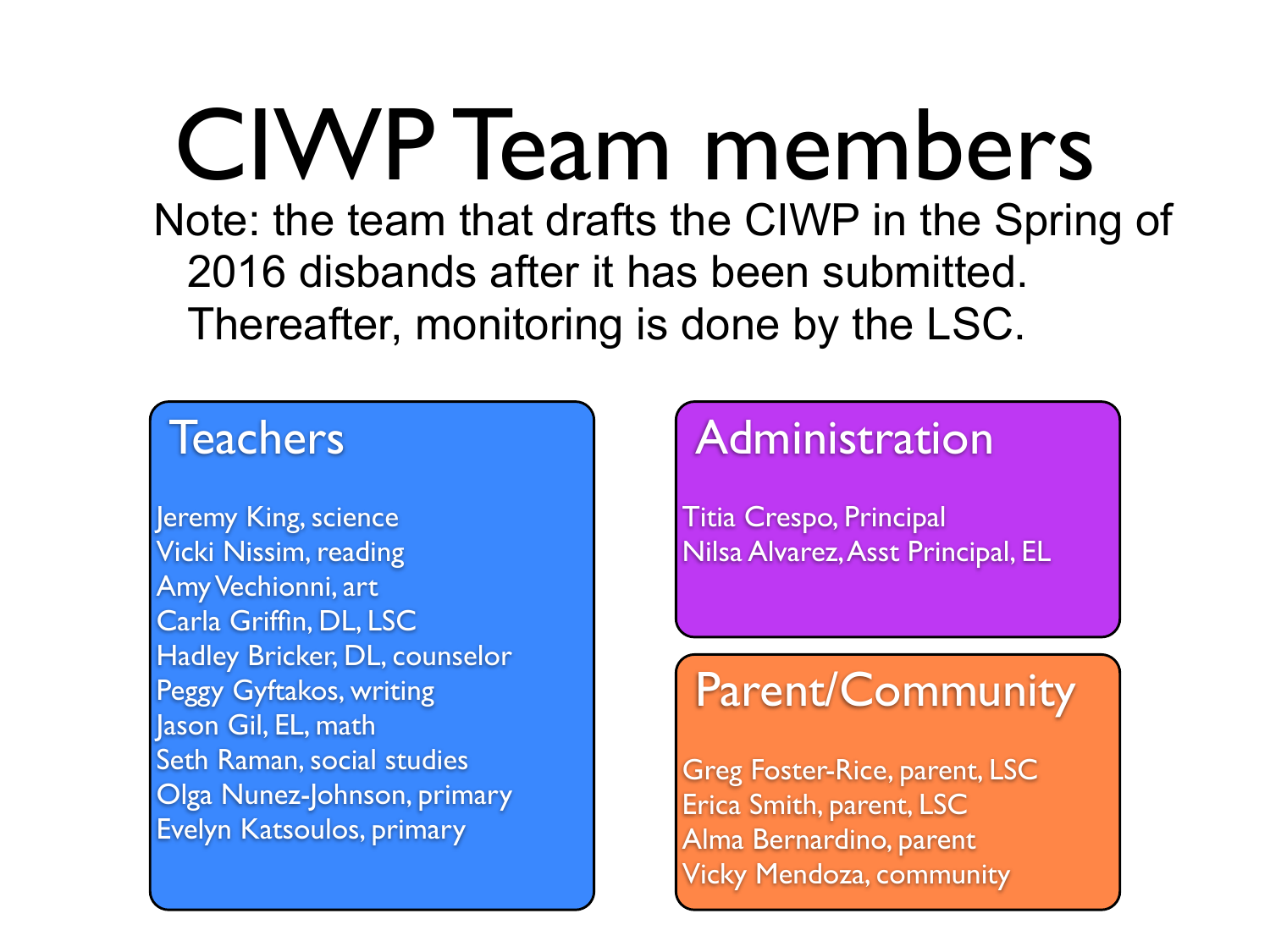# Timeline

- January 2016 teachers received CIWP training
- February 2016 teachers completed initial SEF and decided upon 3 strategies
- March-April 2016 full CIWP Team meetings
- May 2016 Presentation to LSC, draft submitted to CPS
- June 1st 2016 Presentation to Community
- June 2016 Possible revisions following feedback
- June 14th 2016 Final presentation & final approval by LSC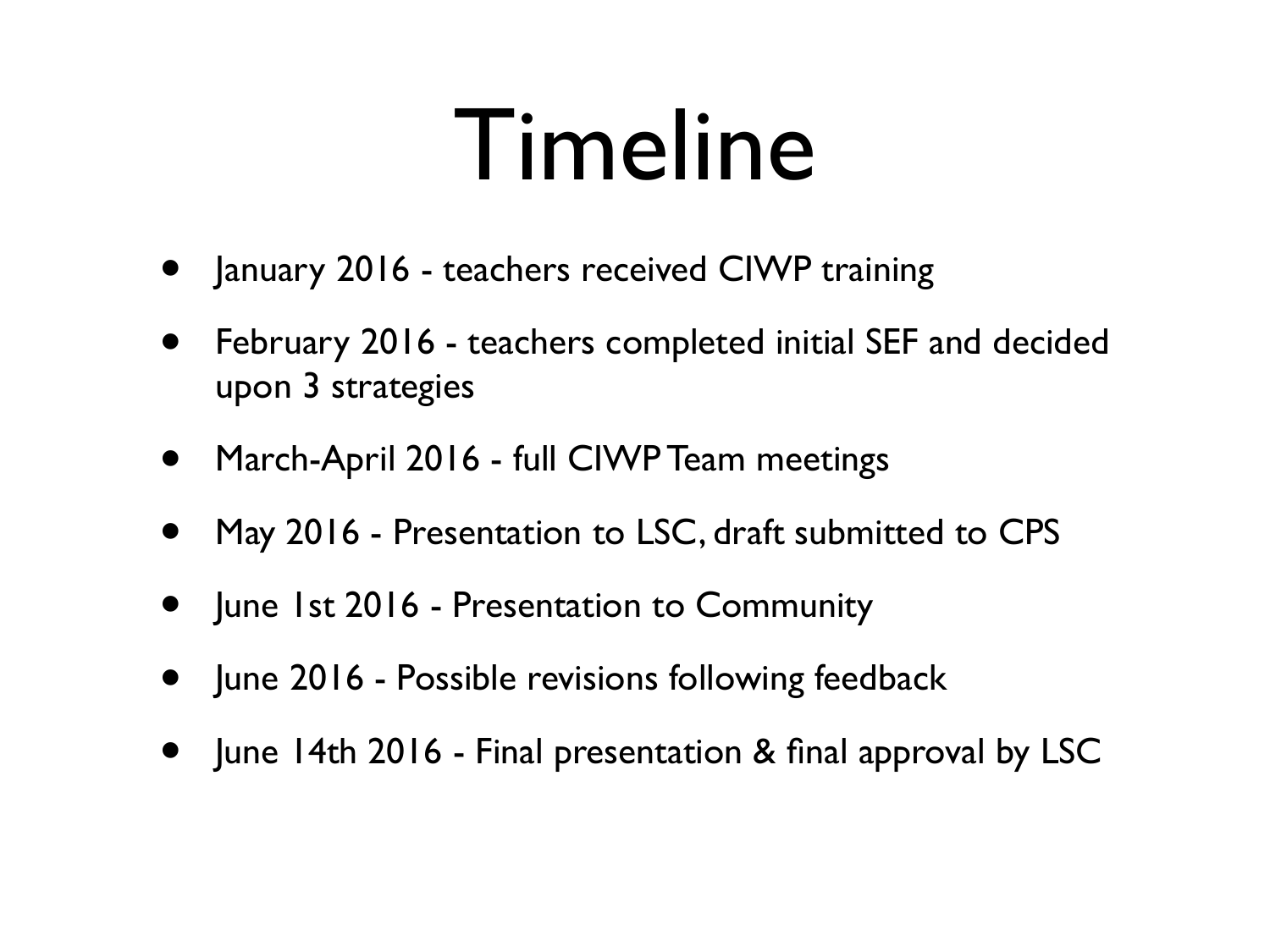## LSC Role Summer 2016 - Spring 2018

- Consults with the principal on the priorities & development of the CIWP & Budget
- Holds at least two (2) Public Meetings to present the proposed CIWP and Budget to the school community (the meetings must include an opportunity for public input and comment)
- Approves the CIWP & Budget (required if the school is not on probation) Note: CIWP and Budget approval will be handled separately
- Monitors the implementation of the CIWP
- Holds at least two (2) Public Meetings during the school year for Principal and LSC to report on progress and problems with implementation of the plan (15 & 30 Week "reflection")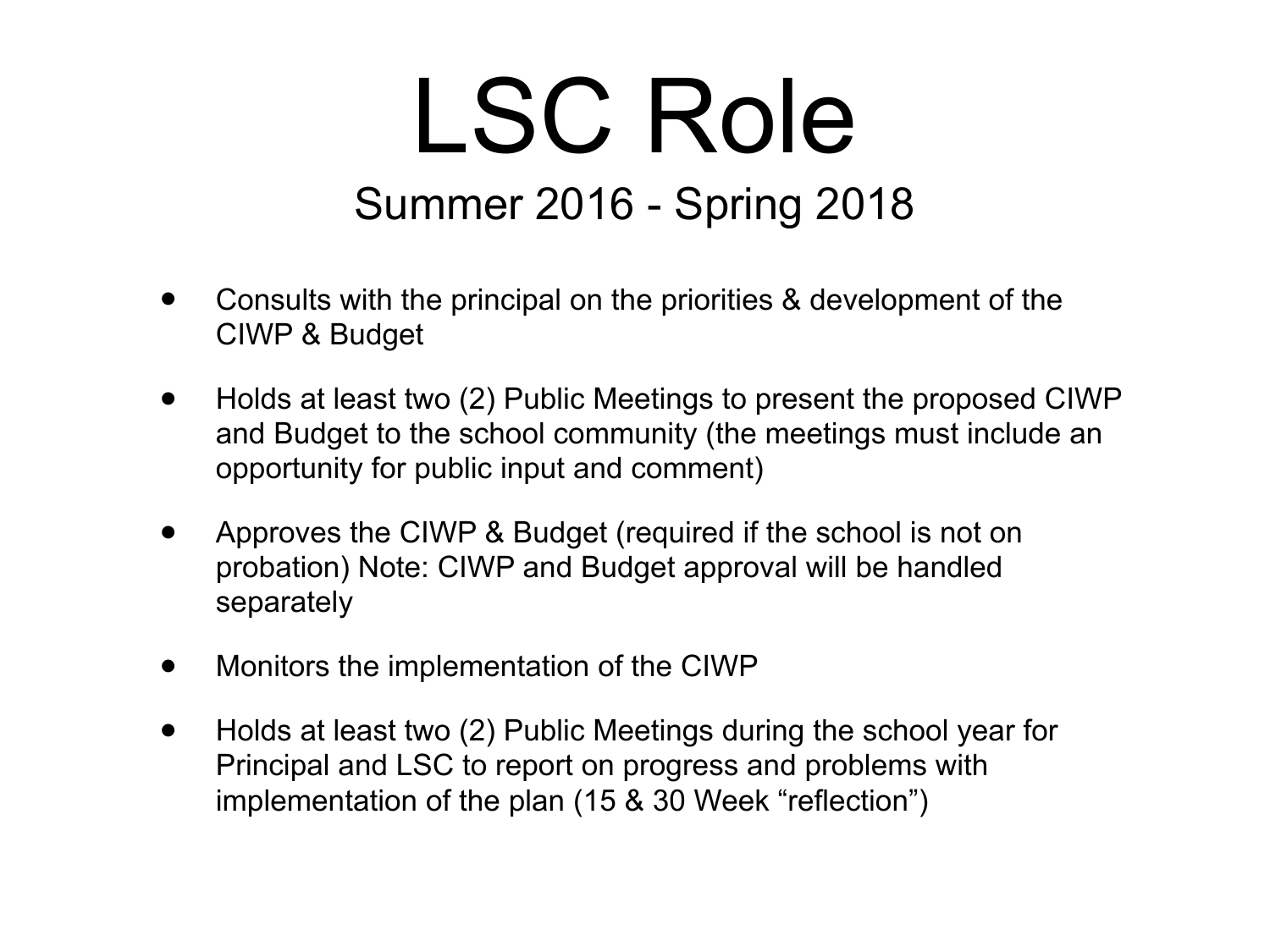# CIWP Components

### I. School Excellence Framework

The School Excellence Framework is a compilation of District guidance and best practices for all schools, organized into 4 dimensions and 18 categories which will assist schools with their initial reflection upon our current state. This is a selfassessment.

### II. Goals

Historic and projected Test Scores based on the Board approved School Quality Rating Policy (SQRP). The CIWP is pre-loaded with the past two years of test scores for our school and we have to establish our goals for the next two years of test scores.

### III. Strategies

This establishes a broader sense of vision - how will we achieve our goals (and here the goals are allowed to be more holistic than test scores). A strategy is a specific initiative that, once implemented, will achieve transformative change in the way a school operates and/or on student, teacher, or school administration behavior.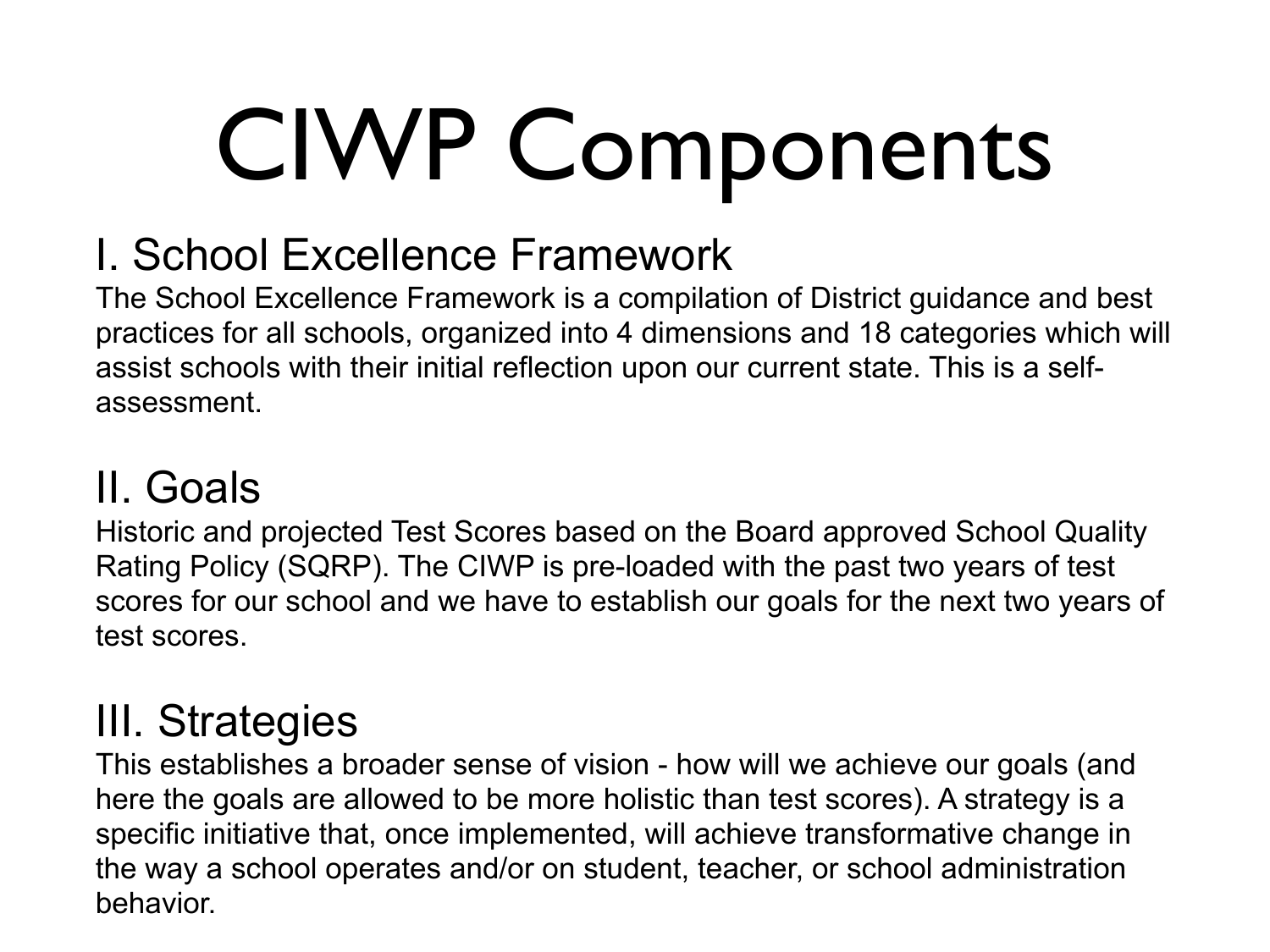### I. School Excellence Framework

Scored on a 4 point scale for the presence of these best practices (1=none, 2=few, 3=most, 4=nearly all)

#### **A. Culture of & Structure for Continuous Improvement**

| <b>Leadership &amp; Collective Responsibility</b> |  |
|---------------------------------------------------|--|
| <b>Instructional Leadership Team</b>              |  |
| <b>Professional Learning</b>                      |  |
| <b>Aligned Resources</b>                          |  |

#### **B. Expectations for depth & breadth of Student Learning**

| <b>Curriculum</b>                                  |  |
|----------------------------------------------------|--|
| <b>Instructional Materials</b>                     |  |
| <b>Professional Learning</b>                       |  |
| <b>Rigorous Student Tasks</b>                      |  |
| Transitions, College & Career Access & Persistence |  |

#### **C. Expectations for depth & breadth of Quality Teaching**

| <b>Instruction</b>                       |  |
|------------------------------------------|--|
| Multi-Tiered System of Support           |  |
| <b>Balanced Assessment &amp; Grading</b> |  |

#### **D. Expectations for Quality & Character of School Life**

| <b>Culture for Learning</b>                        |  |
|----------------------------------------------------|--|
| <b>Relational Trust</b>                            |  |
| <b>Student Voice, Engagement, &amp; Civic Life</b> |  |
| <b>Safety &amp; Order</b>                          |  |
| <b>Restorative Approaches to Discipline</b>        |  |
| <b>Parent Partnership</b>                          |  |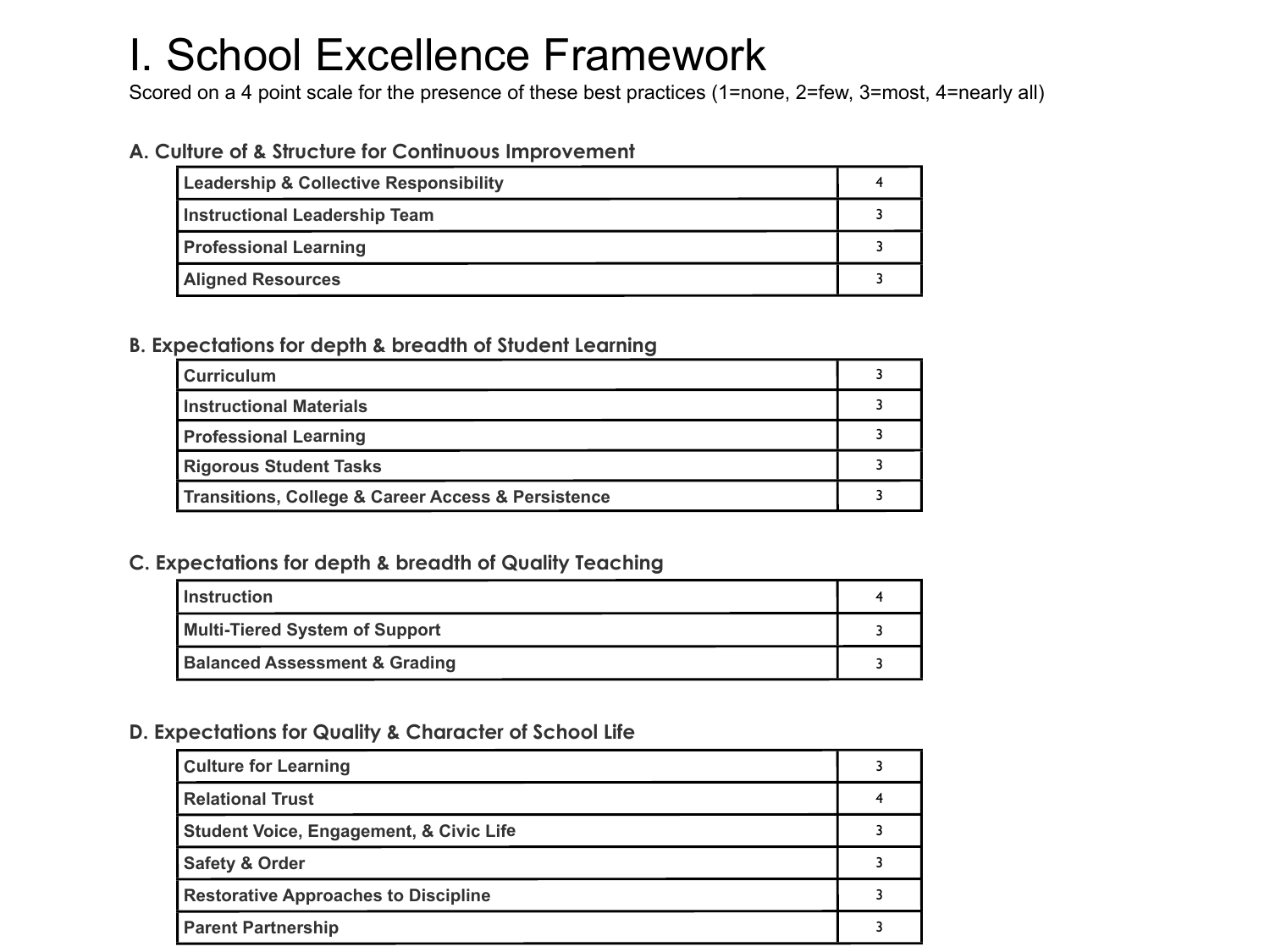### II. Goals - School-Wide Growth & 3rd-8th Attain

Our test scores based on NWEA-MAP (note - the data for 2015-16 is incomplete bc scores are still forthcoming).

#### Natl School Growth% Reading Natl School Growth% Math

This graph represents the average growth of Waters test scores from Spring-to-Spring compared to national average growth for schools with the same average pretest score. The school is assigned a percentile representing where it would fall on the national distribution. The national average is the 50th percentile.

> Natl Attain % Reading 3-8 Natl Attain % Math 3-8

This graph represents the average spring MAP score of Waters 3rd-8th grade students, compared to the national average score. The school is assigned a percentile representing where it would fall on the national distribution. The national average is the 50th percentile.



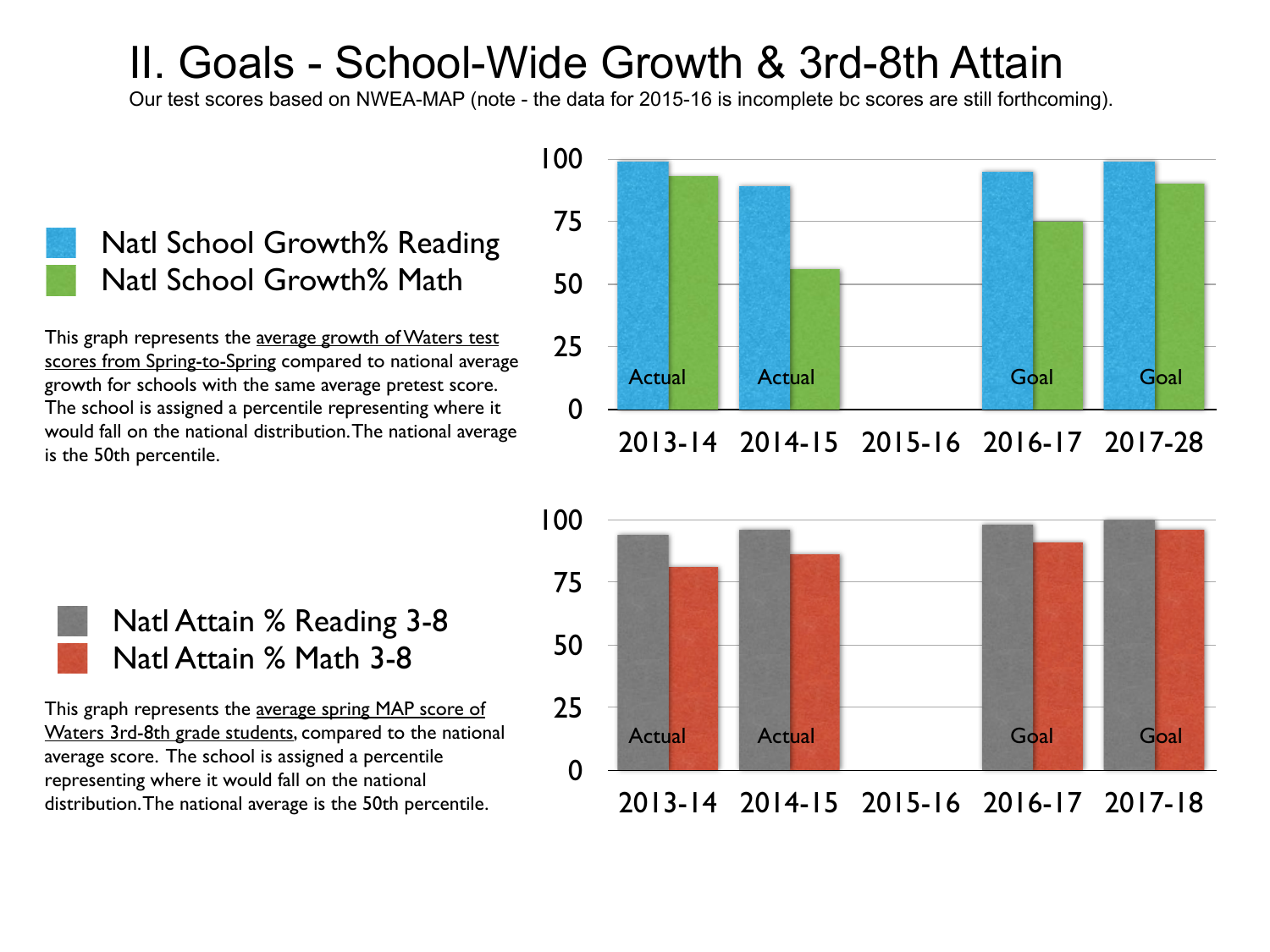### II. Goals - School-Wide Growth & 2nd grade Attain

Our test scores based on NWEA-MAP (note - the data for 2015-16 is incomplete bc scores are still forthcoming)

#### Natl School Growth% Reading Natl School Growth% Math

This graph represents the average growth of Waters test scores from Spring-to-Spring compared to national average growth for schools with the same average pretest score. The school is assigned a percentile representing where it would fall on the national distribution. The national average is the 50th percentile.

#### Natl Attain % Reading 2nd Natl Attain % Math 2nd

This graph represents the average spring MAP score of Waters 2nd Grade students, compared to the national average score. The school is assigned a percentile representing where it would fall on the national distribution. The national average is the 50th percentile.



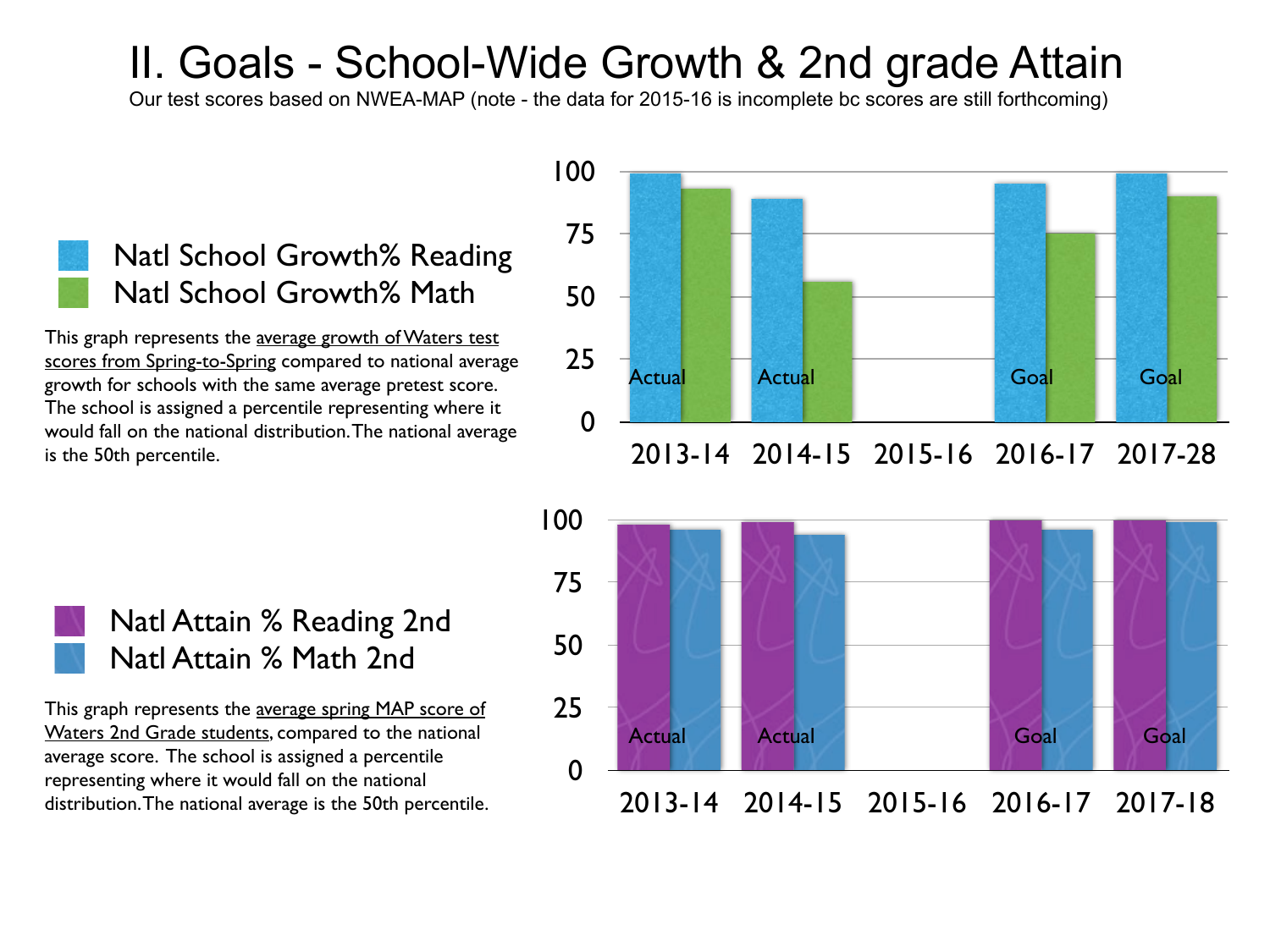### II. Goals - School-wide Growth & Hispanic Growth

Our test scores based on NWEA-MAP (note - the data for 2015-16 is incomplete bc scores are still forthcoming)

#### Natl School Growth% Reading Natl School Growth% Math

This graph represents the average growth of Waters test scores from Spring-to-Spring compared to national average growth for schools with the same average pretest score. The school is assigned a percentile representing where it would fall on the national distribution. The national average is the 50th percentile.

#### Hispanic Growth % Reading Hispanic Growth % Math

This graph represents the average growth of our Hispanic student scores from Spring-to-Spring compared to national average growth for hispanic students with the same average pretest score. The school is assigned a percentile representing where it would fall on the national distribution. The national average is the 50th percentile. Note that bc of our demographic, the SQRP calls out Hispanic students as a separate category for analysis.



2013-14 2014-15 2015-16 2016-17 2017-28

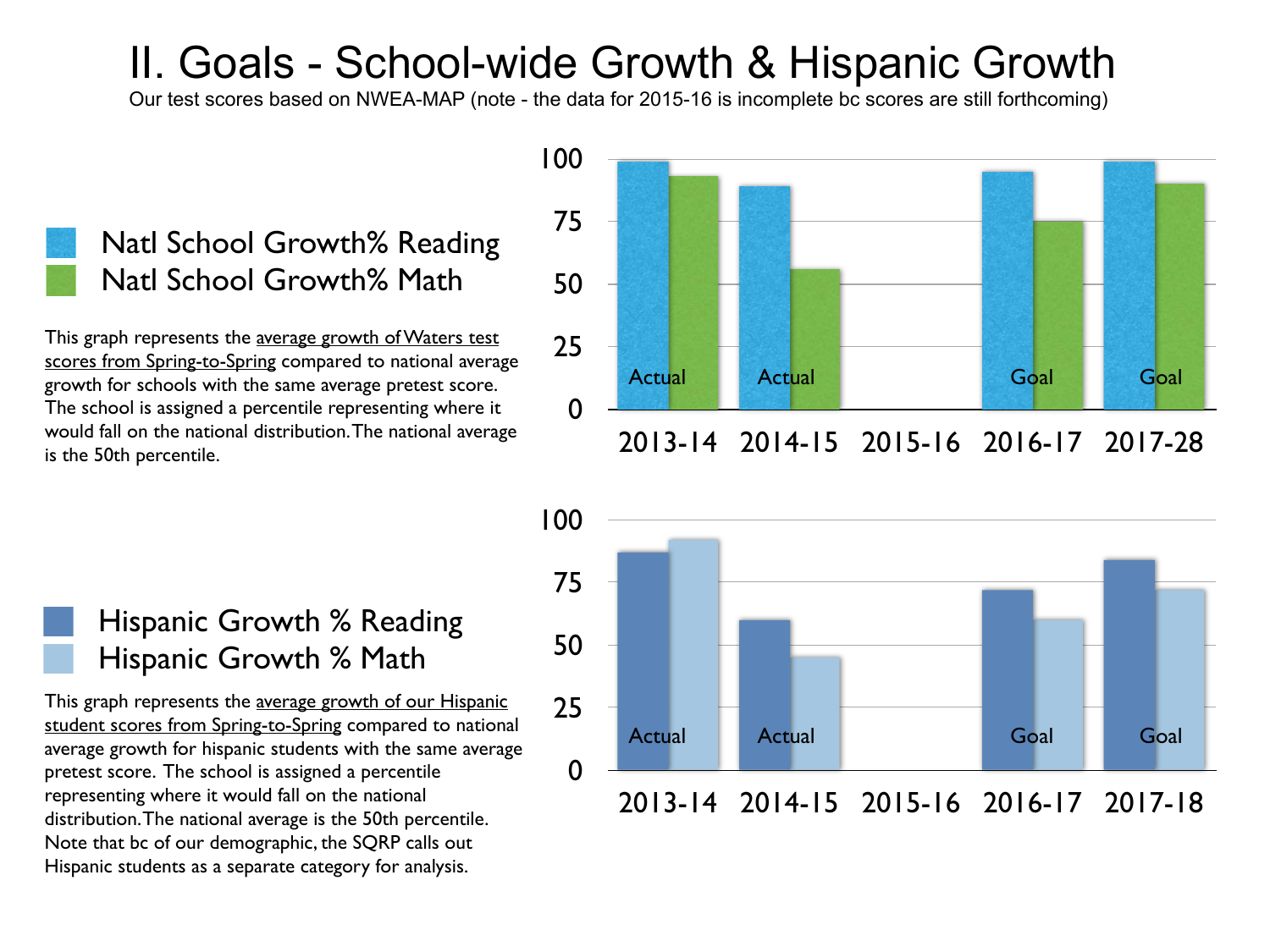### II. Goals - School-wide Growth & DL Growth

Our test scores based on NWEA-MAP (note - the data for 2015-16 is incomplete bc scores are still forthcoming)

#### Natl School Growth% Reading Natl School Growth% Math

This graph represents the average growth of Waters test scores from Spring-to-Spring compared to national average growth for schools with the same average pretest score. The school is assigned a percentile representing where it would fall on the national distribution. The national average is the 50th percentile.



#### 2013-14 2014-15 2015-16 2016-17 2017-28



#### DL Growth % Reading DL Growth % Math

This graph represents the average growth of our Diverse Learner (DL) student scores from Spring-to-Spring compared to national average growth for DL students with the same average pretest score. The school is assigned a percentile representing where it would fall on the national distribution. The national average is the 50th percentile. Note that bc of our demographic, the SQRP calls out DL students as a separate category for analysis.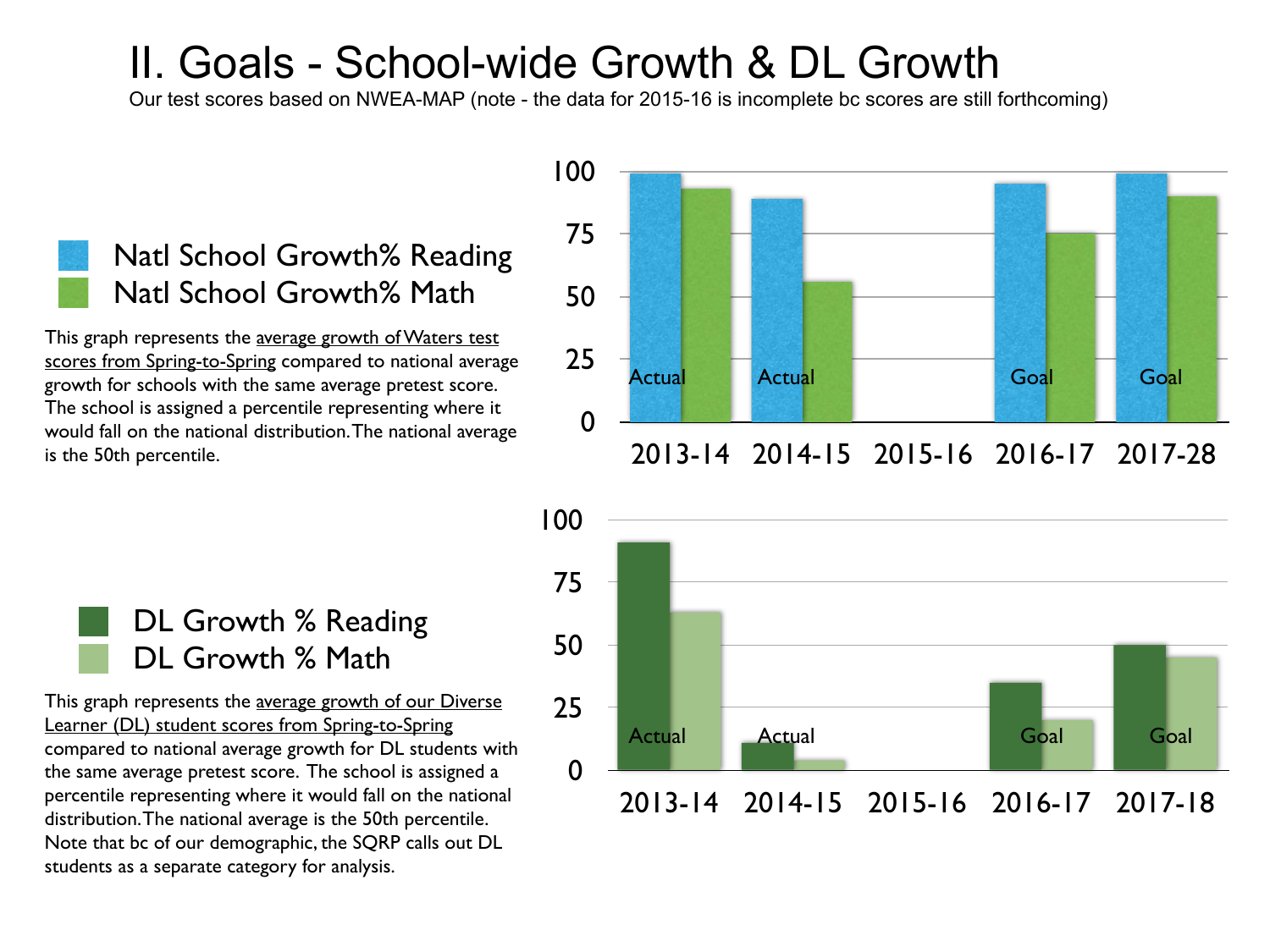### II. Goals - Preliminary Conclusions about Test Data

#### **<u>Our scores appear to be rising in some areas and dropping in other areas.</u> Don't Panic! - we have and will continue to build a Culture of Learning**

It is always important to remember that test scores are only a portion of how we self-evaluate. In striving to educate the whole child, test scores are only a fraction of that whole. We are addressing not only test scores, but also this more holistic perspective in the CIWP.

#### **Differentiation, Rigorous Tasks, Assessment**

The inverse correlation between our general growth percentile (which is dropping) and our high attainment (which continues to rise) suggests the importance of continuing to work on differentiation, rigorous tasks and assessment of student learning, which are key strategies of the CIWP.

#### **Diversity, Equity and Inclusion**

The dips in our EL and DL Growth % scores indicate the need to continue working on those areas with a renewed focus of actionable steps in the CIWP. Without the choice of specific strategies in these areas, we have attempted to integrate issues of EL and DL diversity, equity and inclusion throughout the CIWP. Your feedback is important.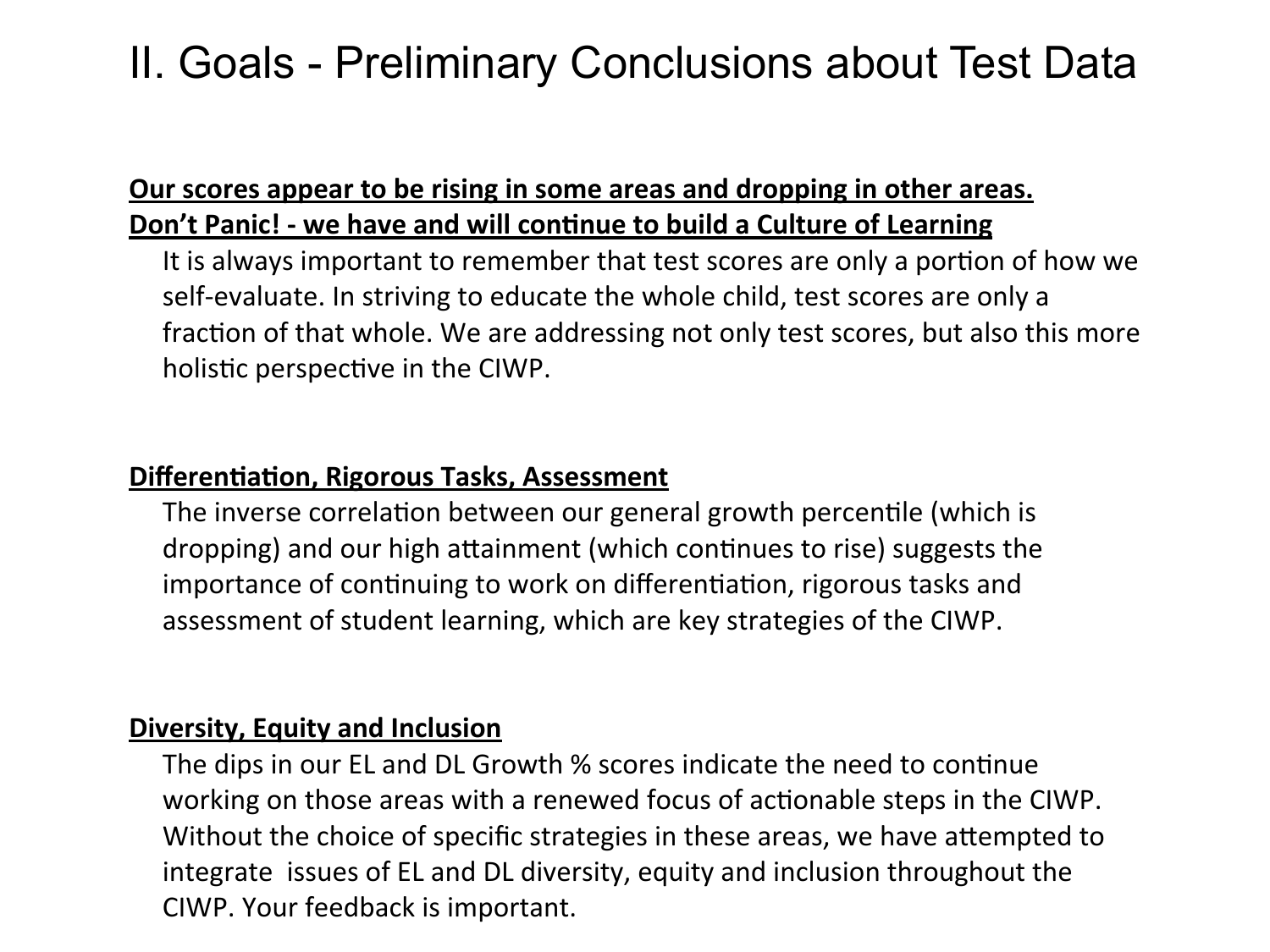3-5 strategic categories selected from the 18 available categories in the School Excellence Framework

#### **A. Culture of & Structure for Continuous Improvement**

| <b>Leadership &amp; Collective Responsibility</b> |  |
|---------------------------------------------------|--|
| <b>Instructional Leadership Team</b>              |  |
| <b>Professional Learning</b>                      |  |
| <b>Aligned Resources</b>                          |  |

#### **B. Expectations for depth & breadth of Student Learning**

| <b>Curriculum</b>                                  |  |
|----------------------------------------------------|--|
| <b>Instructional Materials</b>                     |  |
| <b>Professional Learning</b>                       |  |
| <b>Rigorous Student Tasks</b>                      |  |
| Transitions, College & Career Access & Persistence |  |

#### **C. Expectations for depth & breadth of Quality Teaching**

| <b>Instruction</b>                       |  |
|------------------------------------------|--|
| Multi-Tiered System of Support           |  |
| <b>Balanced Assessment &amp; Grading</b> |  |

#### **D. Expectations for Quality & Character of School Life**

| <b>Culture for Learning</b>                        |  |
|----------------------------------------------------|--|
| <b>Relational Trust</b>                            |  |
| <b>Student Voice, Engagement, &amp; Civic Life</b> |  |
| <b>Safety &amp; Order</b>                          |  |
| <b>Restorative Approaches to Discipline</b>        |  |
| <b>Parent Partnership</b>                          |  |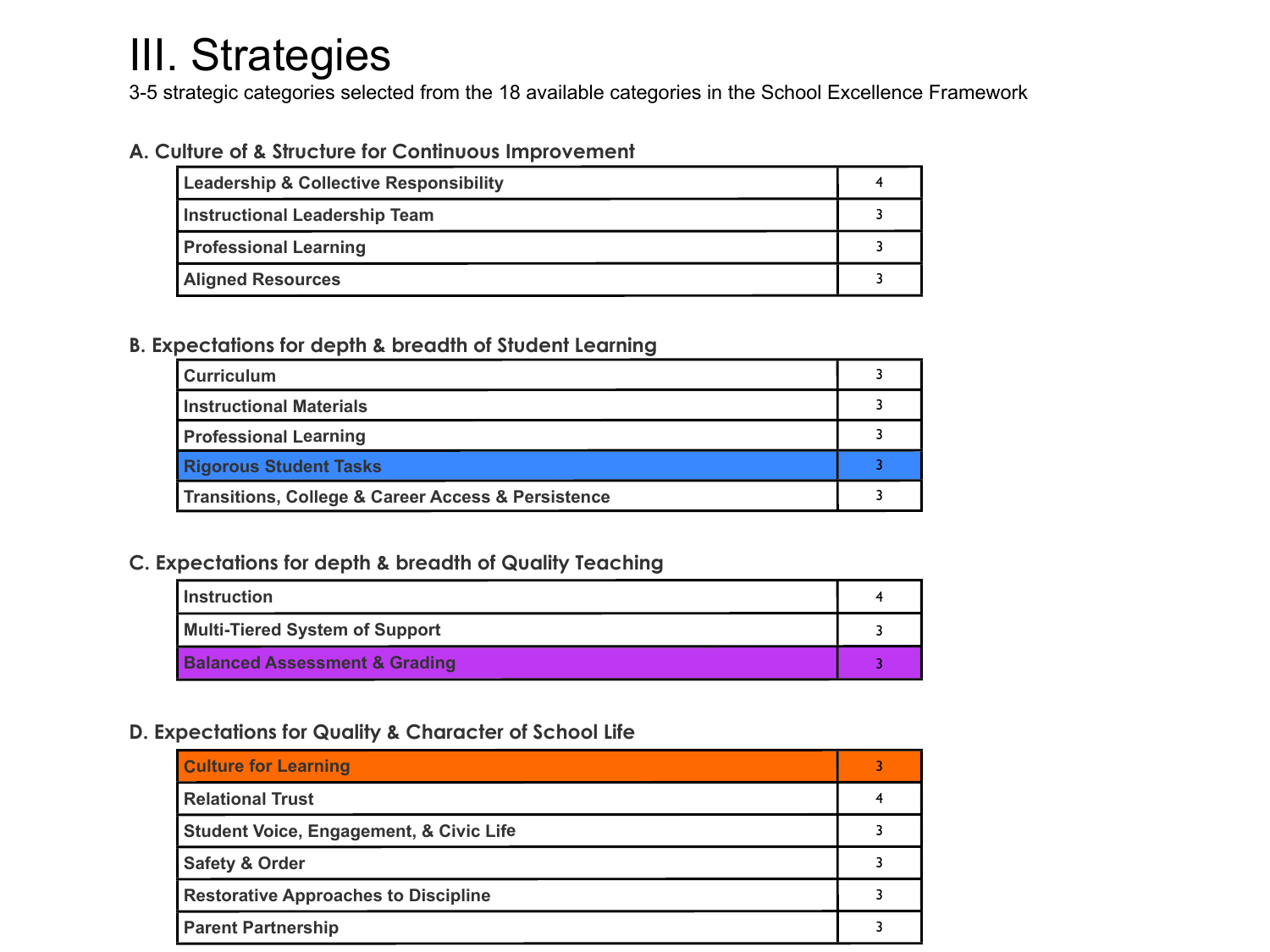3-5 strategic categories selected from the 17 available categories in the School Excellence Framework

## **Rigorous Student Tasks**

**If we** examine student texts and tasks regularly

**Then we see** a gaining of the necessary insight to gauge rigor and illuminate how the standards are actualized

**Which leads to** a better educational outcome for the students, such as students engaged and appropriately challenged and increased measurable achievement in regards to college and career readiness.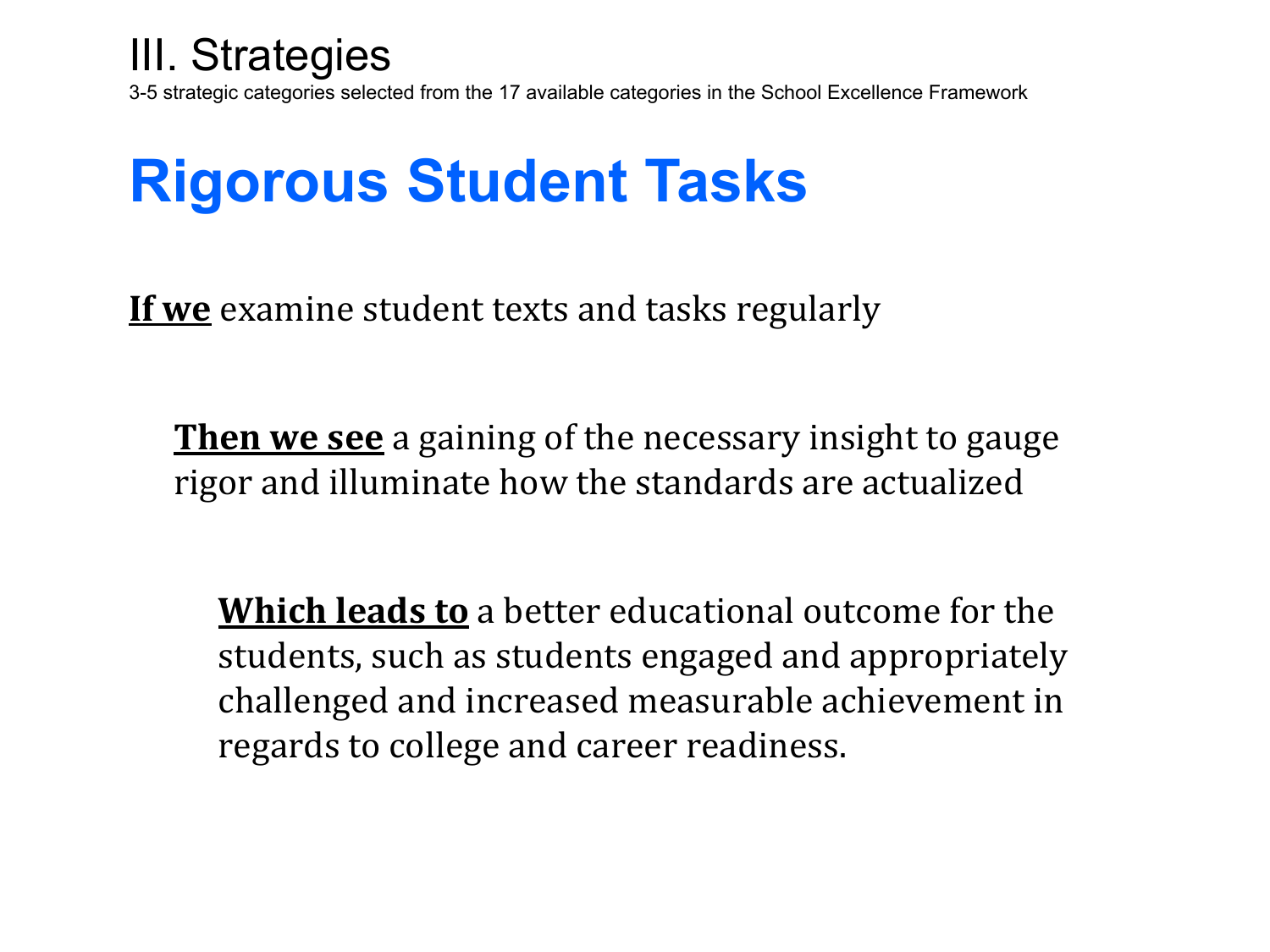3-5 strategic categories selected from the 17 available categories in the School Excellence Framework

## **Rigorous Student Tasks Action Steps**

- 1. We will meet monthly in grade level teams to examine texts and student work.
- 2. Develop and implement a system for quarterly peer visits.
- 3. Design reading and writing tasks across the curriculum for students to create authentic work that they can connect to the world around them (per common core standards).
- 4. Increase collaboration amongst all teachers (Gen Ed teachers, Diverse Learner teachers and ancillary staff) to develop tasks for diverse learner students.
- 5. Include appropriate language and content objectives for English Learners that are aligned with WIDA standards when designing ALL tasks for students.
- 6. Students will engage in hands-on, authentic ecological tasks in grades K-8.
- 7. Engage in ongoing professional development related to rigorous student tasks (STEAM, inclusive practices for EL and DL learners, developing authentic student work, ecology, NGSS implementation for science, modifying accommodations for students, etc.)
- 8. Enhance arts integration model by developing and implementing STEAM curriculum including having a maker faire, developing STEAM lesson plans across the curriculum, and showcasing authentic student STEAM related tasks.
- 9. Design science and math tasks across the curriculum for students to create authentic work (i.e., hands-on math, science fair, etc...) that they can connect to the world around them.
- 10. Design visual art, drama and music tasks for students to create authentic work that engages real audiences (i.e., showcase events, etc...) and that relates to the rest of the curriculum.
- 11. Increase collaboration amongst all teachers (Gen Ed, Diverse Learner, ESL and bilingual teachers and ancillary staff) to develop tasks for English Learner students.
- 12. Continue to implement MTSS to support academic progress for ALL students (Tier 1), as well as students identified as needing additional support (Tier 2 and 3).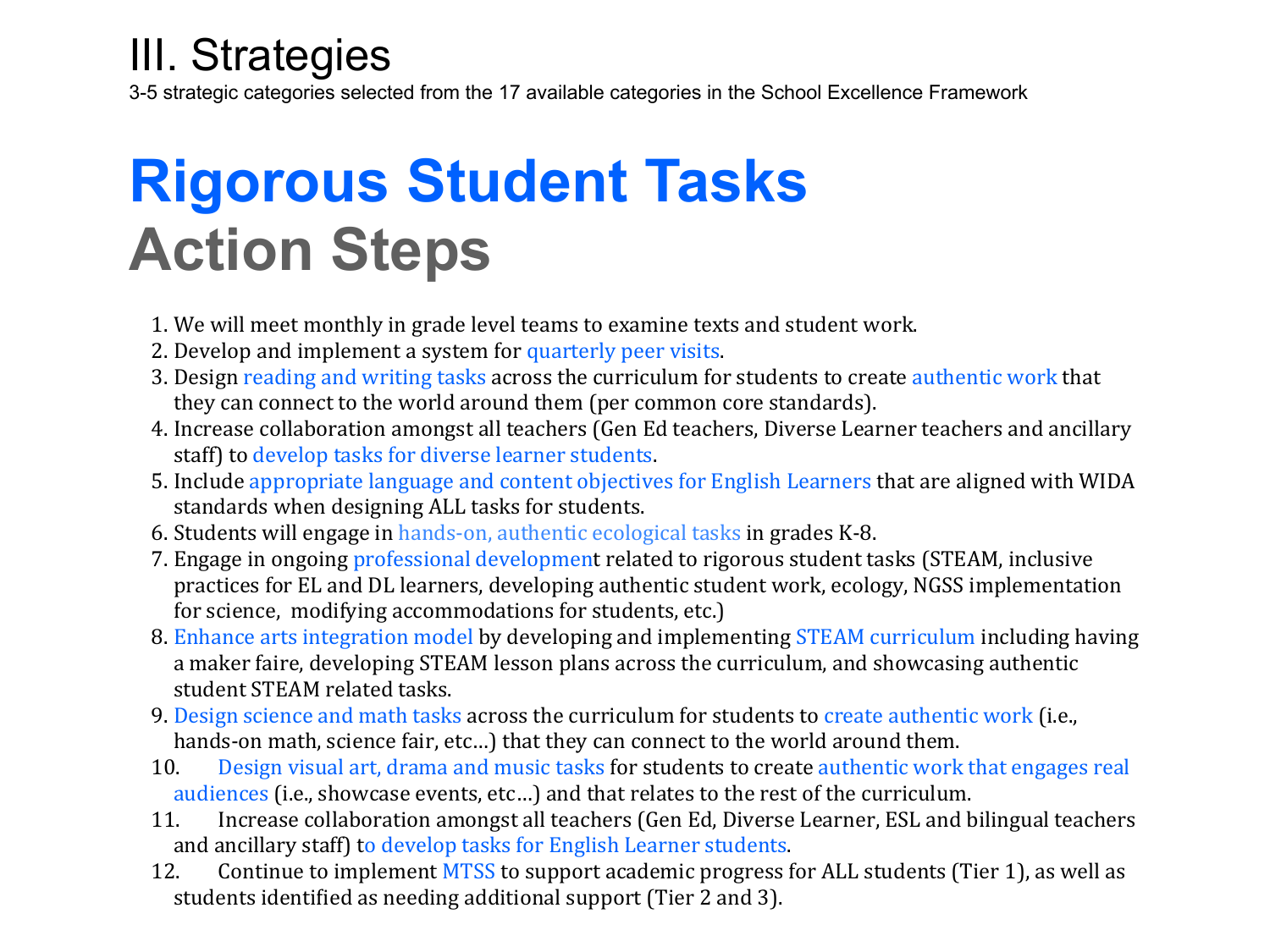3-5 strategic categories selected from the 17 available categories in the School Excellence Framework

## **Balanced Assessment & Grading**

**If we** establish a balanced assessment system

**Then we see** effective measures of the depth and breadth of student learning

**Which leads to** an accurate reflection and documentation of students abilities and academic progress while monitoring student growth toward college and career readiness and development of the whole child.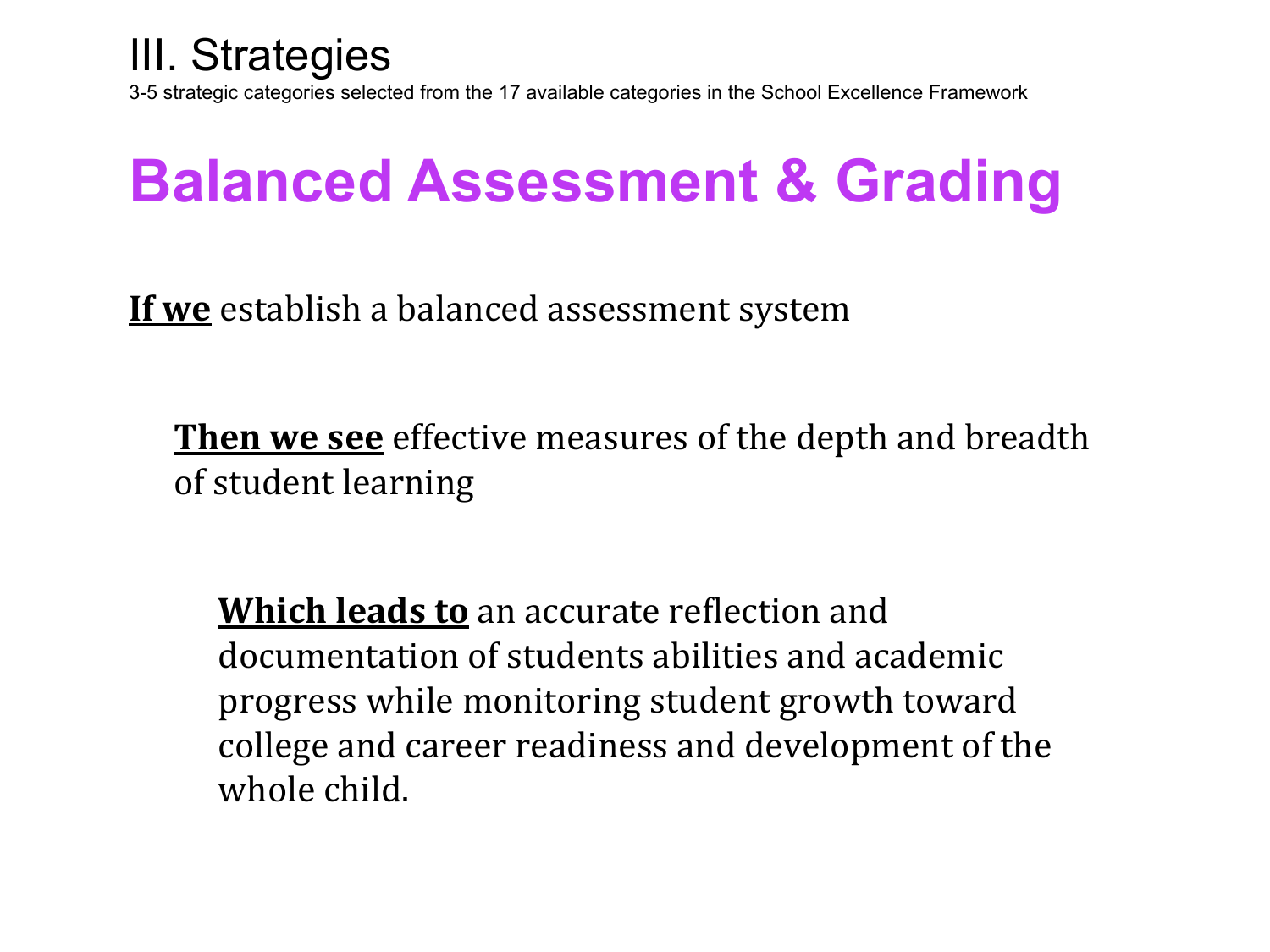3-5 strategic categories selected from the 17 available categories in the School Excellence Framework

## **Balanced Assessment & Grading Action Steps**

- 1. Establish common grading categories and weights across all grade levels
- 2. Teacher/Student conferences at least once a quarter (progress reporting period) to communicate and reflect on their learning progress.
- 3. Continue improving differentiated and varied assessments to meet the needs of EL and DL learners as needed.
- 4. Continue to analyze school wide classroom assessment data and rubrics to improve instructional effectiveness.
- 5. Engage in ongoing professional development related to balanced assessment and grading (including modifications and/or accommodations for DL and EL students, student-led parent/teacher conferences, etc)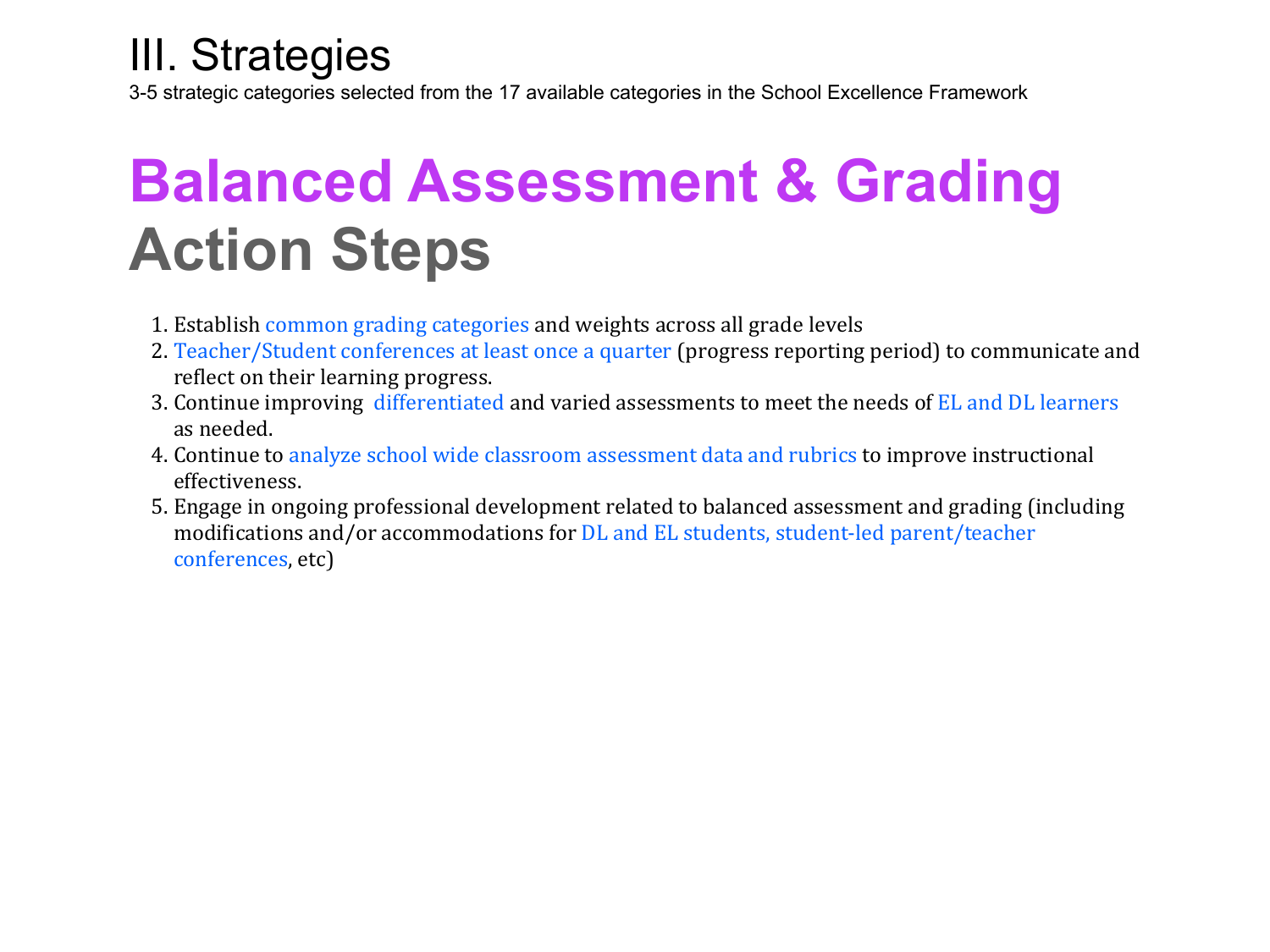3-5 strategic categories selected from the 17 available categories in the School Excellence Framework

## **Culture for Learning**

**If we** establish a school atmosphere that reflects the educational importance of the work undertaken by both students and staff, including PBIS

**Then we see** a classroom characterized by high cognitive energy, student ownership, and high expectations for all

**Which leads to** a supportive environment that fosters a shared belief in the importance of learning, high quality work, and perseverance.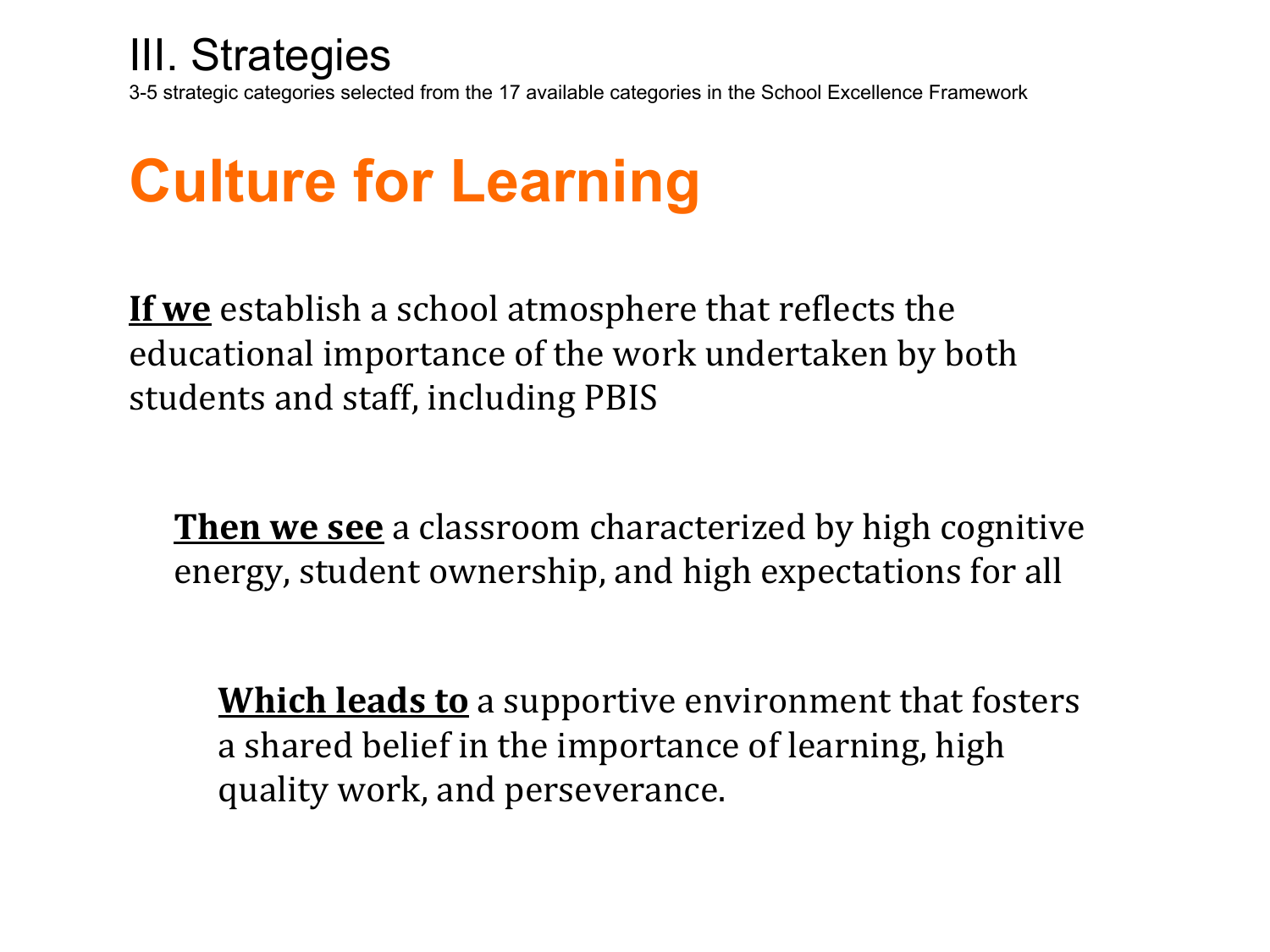3-5 strategic categories selected from the 17 available categories in the School Excellence Framework

## **Culture for Learning Action Steps**

- 1. Work with students to help them set specific learning goals based on self-reflection checklists about their learning during student/teacher conferences.
- 2. Continue to grow middle school Leadership Team experiences and opportunities.
- 3. Establish and grow a variety of after school clubs, activities, and fine-arts experiences to connect academic and interpersonal skills to celebrate the whole child (For example: Maker Faire, Fine-Arts exhibits, Pi Night, Literacy Night, Rock Band, Science Club, etc)
- 4. Create template for parent/teacher/student conferences at report card pickup (twice yearly) to encourage student reflection in conversations about academic expectations and social-emotional development. Track student participation in conferences with an eye towards increasing overall student participation in conferences at the school.
- 5. When organizing school and community events, incorporate diverse stakeholders and create new opportunities for inclusive cultural experiences.
- 6. Engage in ongoing professional development related to our culture for learning (PBIS, Multicultural inclusion, student-centered conferences, etc)
- 7. Fully implement components PBIS (Positive Behavior Intervention Supports) in K-8, tailored to our school's climate and culture. We will develop and define a list of school-wide common expectations and behaviors that encourage academic and personal success. They will be displayed throughout the building and classrooms and we will hold school-wide assemblies at the start of each school year to establish these expectations and behaviors with students.
- 8. create additional opportunities for parent and community workshops including, but not limited to, workshops such as: What is an IEP/504 and how to navigate the process, Ecology 101: History of the program, How parents can reinforce the learning at home, FAQ's of Standardized Testing, STEAM, and activities that promote a diversity and multiculturalism.